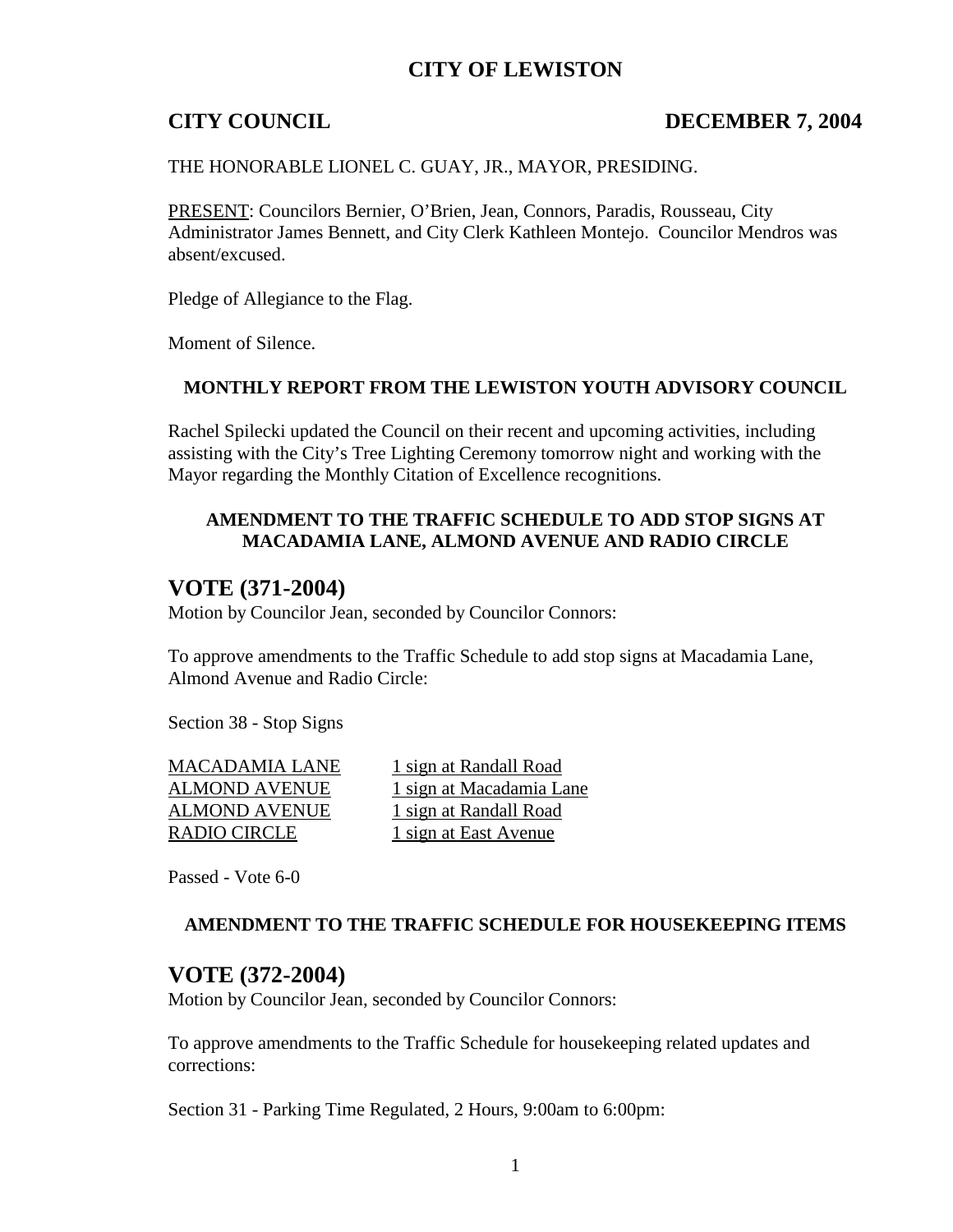# **CITY COUNCIL DECEMBER 7, 2004**

| <del>MIDDLE STREET</del>                                       | 4 parking spaces westerly side from the northwesterly corner                                                                                                                                                                          |  |
|----------------------------------------------------------------|---------------------------------------------------------------------------------------------------------------------------------------------------------------------------------------------------------------------------------------|--|
|                                                                | of Pine Street proceeding northerly                                                                                                                                                                                                   |  |
|                                                                | 8 parking spaces easterly side from the northeasterly corner of<br>Pine Street proceeding northerly                                                                                                                                   |  |
| Section 33 - Parking Time Regulated, 2 Hours, 9:00am to 9:00pm |                                                                                                                                                                                                                                       |  |
| <del>MIDDLE STREET</del>                                       | Even numbered side, north side, beginning at a point 35'<br>easterly of the northeast corner of Middle Street and Main<br>Street and extending easterly on Middle Street a distance of<br>$40'(2$ spaces)                             |  |
| Section 38 - Stop Signs                                        |                                                                                                                                                                                                                                       |  |
| <del>RAILROAD ALLEY</del>                                      | 1 sign at Lincoln Street                                                                                                                                                                                                              |  |
| Section 35 - Parking Reserved - Handicapped                    |                                                                                                                                                                                                                                       |  |
| <b>MIDDLE STREET</b>                                           | Even numbered side, northerly side, beginning at a point $72^{\circ}$<br>55' easterly from the northeast corner of Middle Street and<br>Main Street and extending easterly on Middle Street a distance<br>of $22'$ $40'$ (1 2 spaces) |  |

Passed - Vote 6-0

## **APPROVAL OF STATEMENT OF FINDINGS OF FACT FOR DENIAL OF A LIQUOR LICENSE FOR ROCK N' ROBINS, 855 LISBON STREET**

# **VOTE (373-2004)**

Motion by Councilor Jean, seconded by Councilor Connors:

To adopt the Statement of Findings of Fact for the denial of the application for a liquor license for Rock 'n Robins, 855 Lisbon Street, and to direct the City Clerk to forward copies of the Statement to the applicant and the State Bureau of Public Safety:

## FINDINGS OF FACT STATEMENT DENIAL OF A LIQUOR LICENSE APPLICATION ROCK 'N ROBINS, 855 LISBON STREET

Decision of the Lewiston City Council denying the application for a Liquor License for Rock 'n Robins, 855 Lisbon Street:

Facts and Procedural History

This matter came before the Lewiston City Council for hearing and action on November 16, 2004 pursuant to an application filed on October 29, 2004 by Vincent A. Oden and Paul T.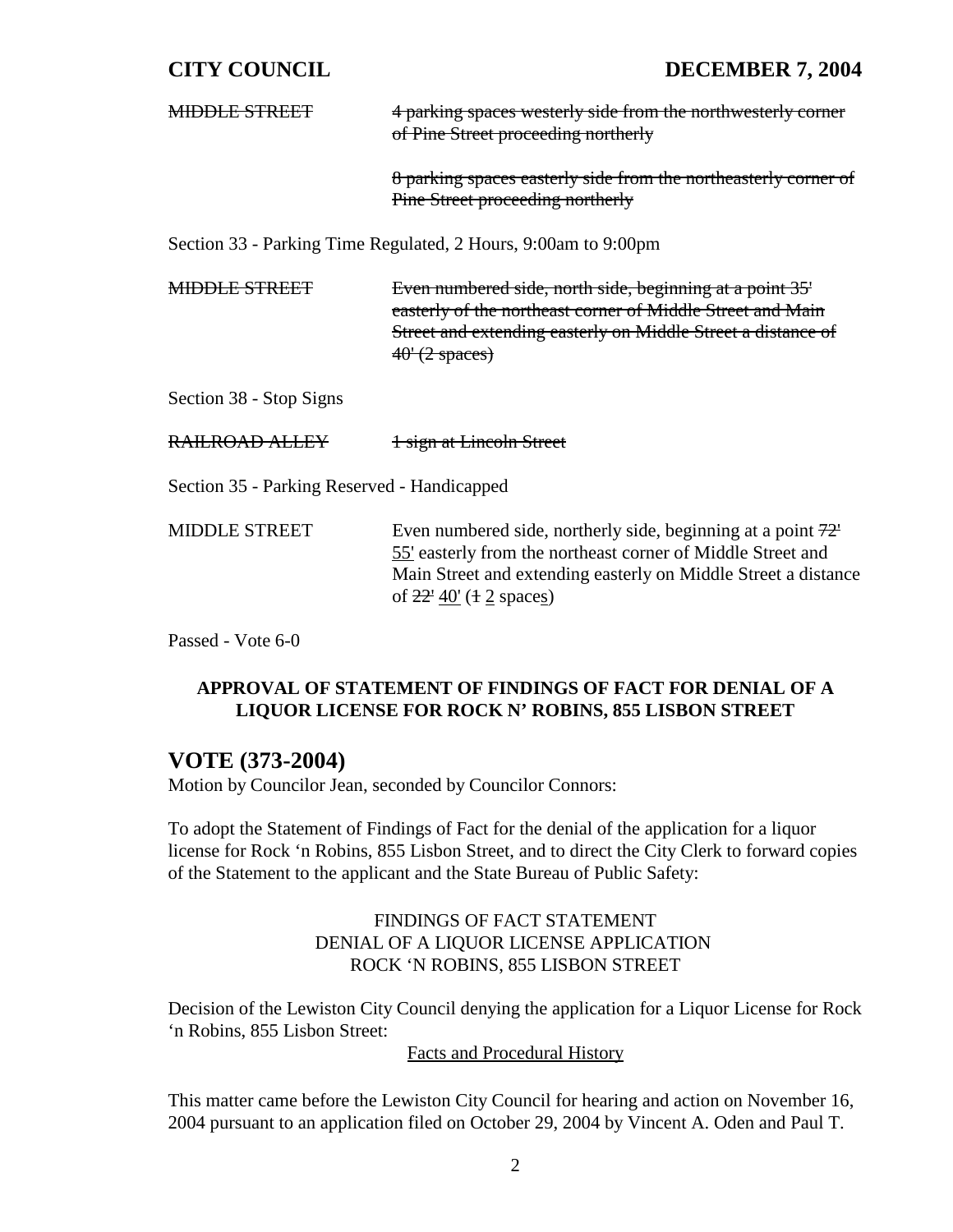Downing on behalf of Rock 'n Robins. The application, when reviewed by the Lewiston Police Department, was found to be lacking the following pertinent information required to approve or deny the application.

- When asked to list all previous addresses in the past five years, Mr. Oden failed to list a Massachusetts address. On April 11, 2002, he changed over his Massachusetts driver's license for a Maine driver's license.
- When asked if the applicant has ever been convicted of a crime, other than minor traffic violations, Mr. Oden stated that he had not. Through a state background investigation check, it was learned that he was charged with Assault on January 17, 1997 and on February 5, 1997 was found guilty and sentenced to 30 days in county jail, suspended and placed on probation for one year.
- Mr. Oden was charged as recently as June 27, 2004 with Assault and Refusing to Submit to Arrest or Detention. On July 28, 2004, the Assault charge was filed with court cost of \$100.00 and the Refusing to Submit to Arrest was also filed with \$100.00 court cost and the \$100.00 was suspended.
- The Lewiston City Code, Section 22-35 "Compliance with rules and regulations required; approval, disapproval by city official, council" states that a business application can be denied if "the applicant has knowingly furnished false or misleading information on his/her application", and Mr. Oden failed to disclose on his applications the items cited above.
- Mr. Oden has served as a bouncer and employee for Rock 'n Robins for the past several years. Over the past few years, there have been numerous problems and incidents at this establishment, and he, in his capacity as bouncer, was unable to prevent these problems from continuously occurring. Mr. Oden, who will be fifty-one percent owner of the new Rock 'n Robins establishment, has not demonstrated how he will be able to prevent these problems in the future.

The above findings meet the criteria contained in 28-A M.R.S.A. §654 (1) (A) for denying the issuance of a liquor license.

In addition, Mr. Downing, co-owner with Mr. Oden, attended the public hearing to represent the applicants, and he stated that he did not have a purchase and sales agreement for the intended location and did not have a lease agreement with the current building owner.

## Decision

Based on the above findings and for the reasons stated above, we hereby decide to deny the Restaurant/Lounge liquor license for Rock 'n Robins. Because that license is critical to obtaining the Special Amusement Permit sought by the applicant pursuant to 28-A M.R.S.A. §1054, we see no reason to consider or decide that application. Passed - Vote 6-0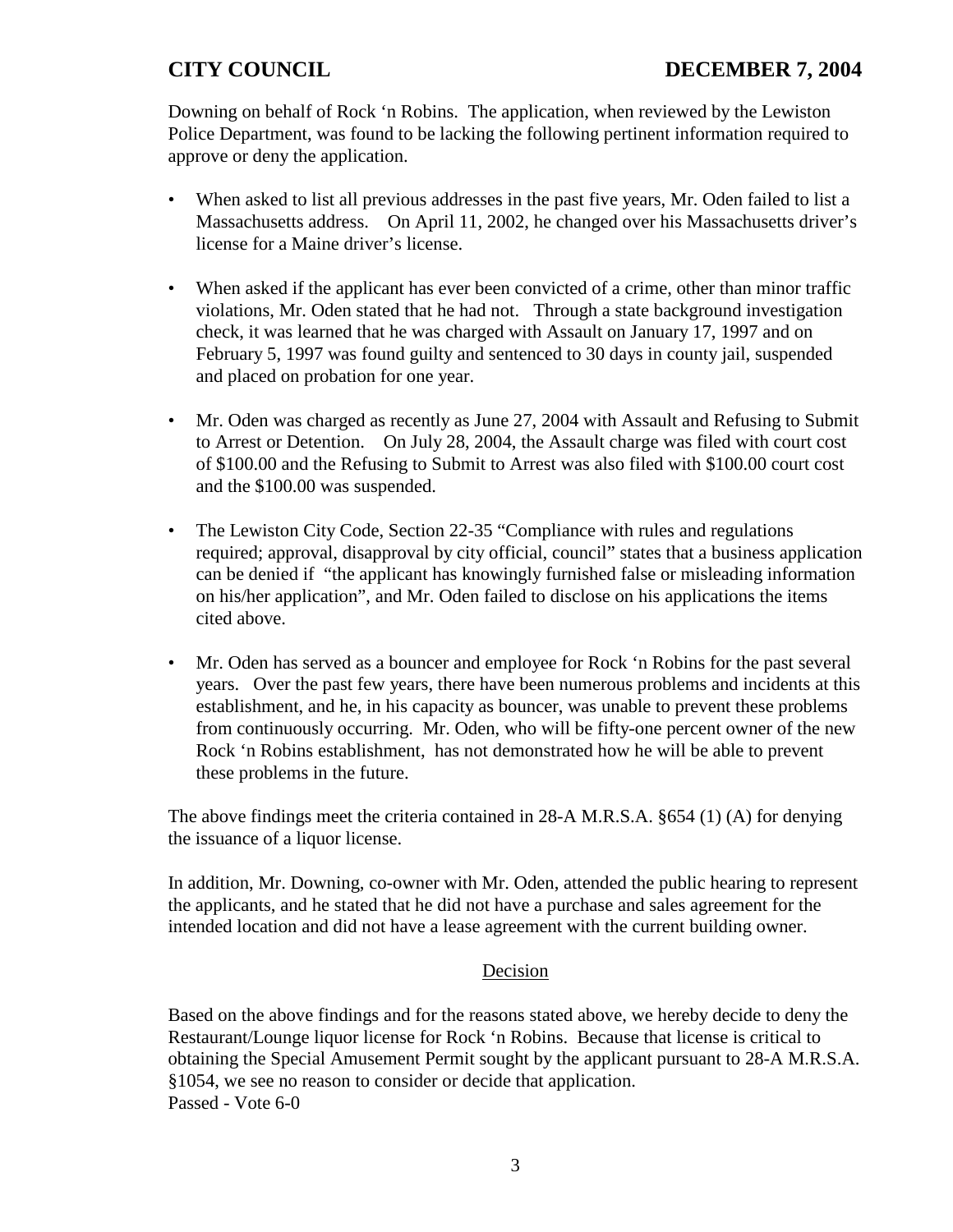## **RESOLUTION REGARDING AUTHORIZATION TO APPLY FOR A \$200,000 GRANT FROM THE STATE OF MAINE MUNICIPAL INVESTMENT TRUST FUND PROGRAM**

# **VOTE (374-2004)**

Motion by Councilor Jean, seconded by Councilor Connors:

To adopt the Resolution authorizing the City to apply to the State of Maine Municipal Investment Trust Fund Program for a \$200,000 grant:

> Resolution to apply for a Grant from the State of Maine Municipal Investment Trust Fund Program

- WHEREAS, the City of Lewiston has applied to the Department of Economic and Community Development for Municipal Investment Trust Fund assistance to carry out a community development program; and
- WHEREAS, the planning process required by Maine Law has been complied with and the community has conducted at least one duly advertised public hearing.

NOW, THEREFORE BE IT RESOLVED by the City Council of the City of Lewiston that the City Administrator:

1) Is authorized and directed to submit an application for the following project and dollar amount within the State of Maine's MITF Program:

MITF Project: Southern Gateway Project Amount: \$200,000

To the Department of Economic and Community Development on behalf of the Community of the City of Lewiston, substantially in the form presented to this Council;

- 2) Is authorized to make assurances on behalf of the Community of the City of Lewiston, required as part of such applications, and
- 3) Is authorized and directed, upon acceptance of said funds, to carry out the duties and responsibilities for implementing said program(s), consistent with the Charter of the Community of the City of Lewiston and the laws and regulations governing planning and implementation of the community development programs in the State of Maine. Passed - Vote 6-0

### **JANUARY COUNCIL WORKSHOP FOR PROPOSED CODE CHANGES**

## **VOTE (375-2004)**

Motion by Councilor Jean, seconded by Councilor Connors: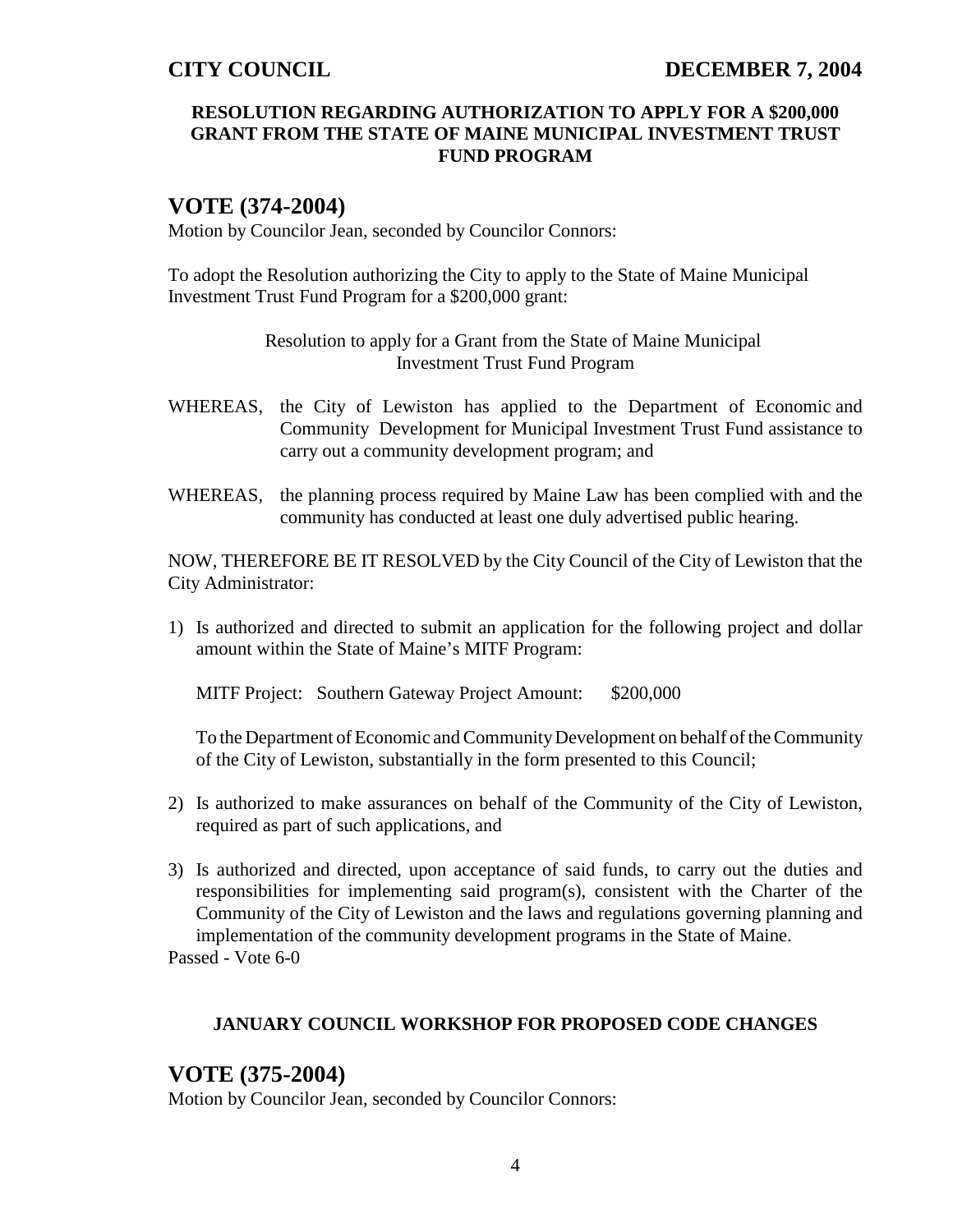To set a Council workshop for 6:00pm on Tuesday, January 11, 2005 to review and discuss upcoming proposed Code changes. Passed - Vote 6-0

# **AMENDMENT TO THE TRAFFIC SCHEDULE REGARDING PARKING REGULATIONS ON A PORTION OF WEBSTER STREET**

Motion by Councilor Connors, seconded by Councilor Jean:

To adopt the proposed amendments to the Traffic Schedule to regulate parking on a portion of Webster Street:

Section 44 - Parking Restricted - No Parking Anytime - Hazardous or Congested Places

| WEBSTER STREET                                          | Both sides of Webster Street from the intersection of the<br>Alfred A. Plourde Parkway to the intersection of Pond Road                                                                                      |  |
|---------------------------------------------------------|--------------------------------------------------------------------------------------------------------------------------------------------------------------------------------------------------------------|--|
|                                                         | <u>Both sides of Webster Street, from a point located at the</u><br>northeast and southeast corners of the intersection of Pond<br>Road and Webster Street extending easterly for a distance of<br>100 feet. |  |
| Section 9 - Parking Prohibited - All Times - Fire Lanes |                                                                                                                                                                                                              |  |
| WEBSTER STREET                                          | Even numbered side northeasterly side between Mitchell<br>Street and Pond Road                                                                                                                               |  |

Odd numbered side southwesterly side beginning at a point 175' from a point directly across from the northeasterly corner of Webster Street and Pond Road and extending westerly on Webster Street a distance of 270'.

Councilor Paradis expressed concern regarding this item and noted that it is a dramatic change from the on-street parking that is now allowed in the area. He asked if the Police Department has considered allowing parking on one side of the street, rather than banning it on both sides. He also inquired about the response from the neighbors regarding the proposed change. Councilor Paradis requested that this item be postponed to the next Council meeting so a representative of the Police Department can be present to discuss their recommendations. Councilor Rousseau stated there are two businesses in this area and only five homes. He noted this is a very dangerous stretch of road and there is a blind spot within this section. He said that he did speak with neighbors who are in favor of the changes. Councilor Bernier concurred with Councilor Rousseau, noting that snow banks add to the problem.

# **VOTE (376-2004)**

Motion by Councilor Paradis, seconded by Councilor Rousseau:

To postpone this item to the January 4, 2005 Council meeting to allow time for additional information to be gathered. Passed - Vote 5-1 (Councilor Jean opposed.)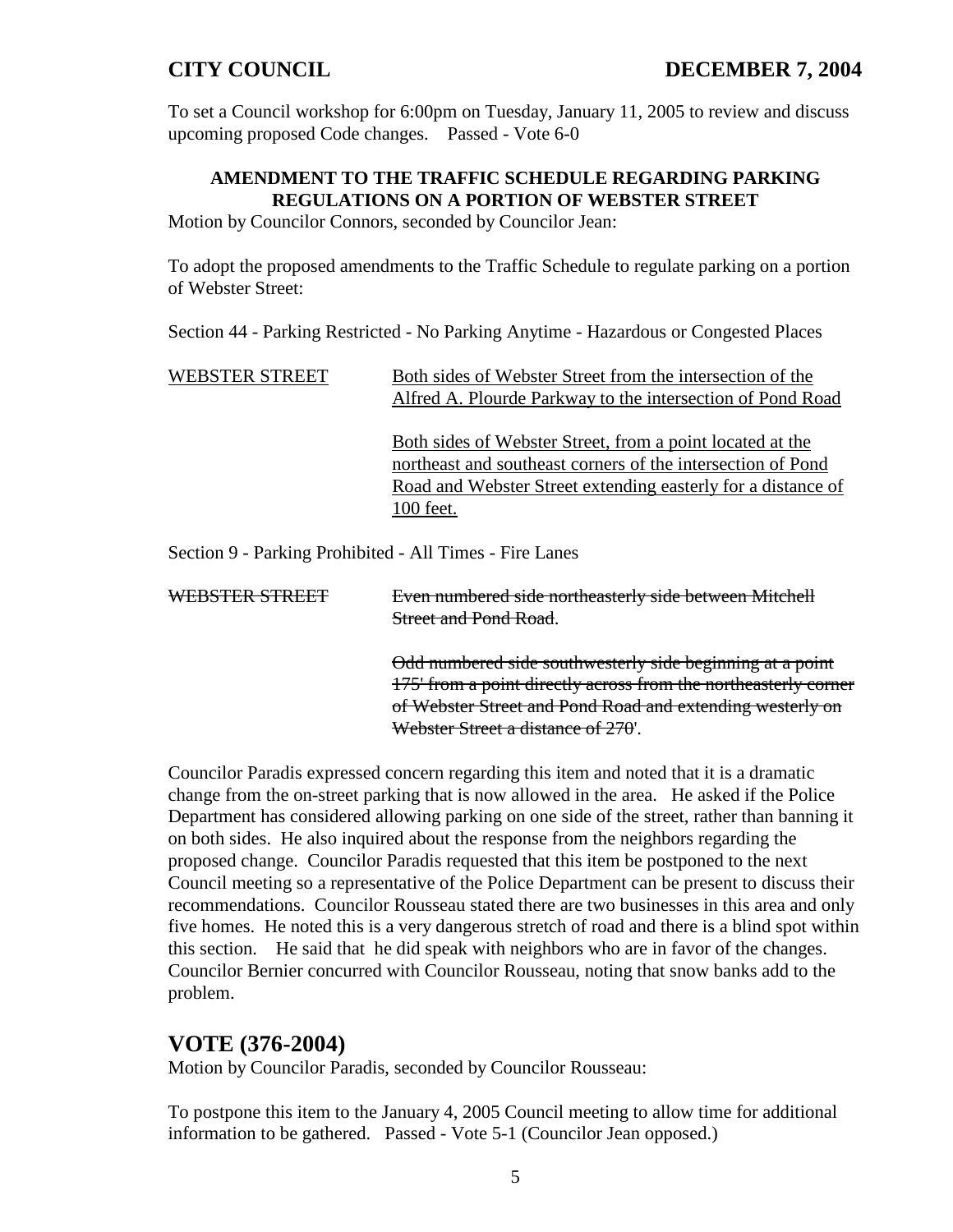### **PUBLIC HEARING AND FINAL PASSAGE ON AMENDMENTS TO THE SOLID WASTE ORDINANCE**

Mayor Guay opened the public hearing. No members of the public spoke for or against this item. Mayor Guay then closed the hearing.

# **VOTE (377-2004)**

Motion by Councilor O'Brien, seconded by Councilor Jean:

That the proposed amendment to the City Code of Ordinances, Chapter 62 "Solid Waste", Section 62-13 "Municipal collection of solid waste and recyclable materials" and Section 62-16 "Penalties and enforcement", receive final passage by a roll call vote. Passed - Vote 6-0

## **PUBLIC HEARING AND FIRST PASSAGE FOR AN AMENDMENT TO THE BUSINESS LICENSING ORDINANCE REGARDING AUTOMOBILE GRAVEYARDS**

Mayor Guay opened the public hearing. No members of the public spoke for or against this item. Mayor Guay then closed the hearing.

# **VOTE (378-2004)**

Motion by Councilor Connors, seconded by Councilor Jean:

That the proposed amendment to the City Code of Ordinances, Chapter 22 "Businesses", Article III "Automobile Graveyards and Junkyards", Section 22-73 "Definitions" receive first passage by a roll call vote and that the public hearing on said ordinance be continued to the meeting of January 4, 2005 for final passage. Passed - Vote 6-0

## **PUBLIC HEARING AND FIRST PASSAGE FOR LAND USE CODE AMENDMENTS CONCERNING THE DEFINITION OF FRONTAGE**

Mayor Guay opened the public hearing. No members of the public spoke for or against this item. Mayor Guay then closed the hearing.

# **VOTE (379-2004)**

Motion by Councilor Jean, seconded by Councilor Connors:

That the proposed amendment to Appendix A, Article II "Definitions", Section 2, "Definitions", of the City Zoning and Land Use Code, concerning required frontage for right of ways within subdivisions, receive first passage by a roll call vote and that the public hearing on said ordinance be continued to the meeting of January 4, 2005 for final passage. Passed - Vote 6-0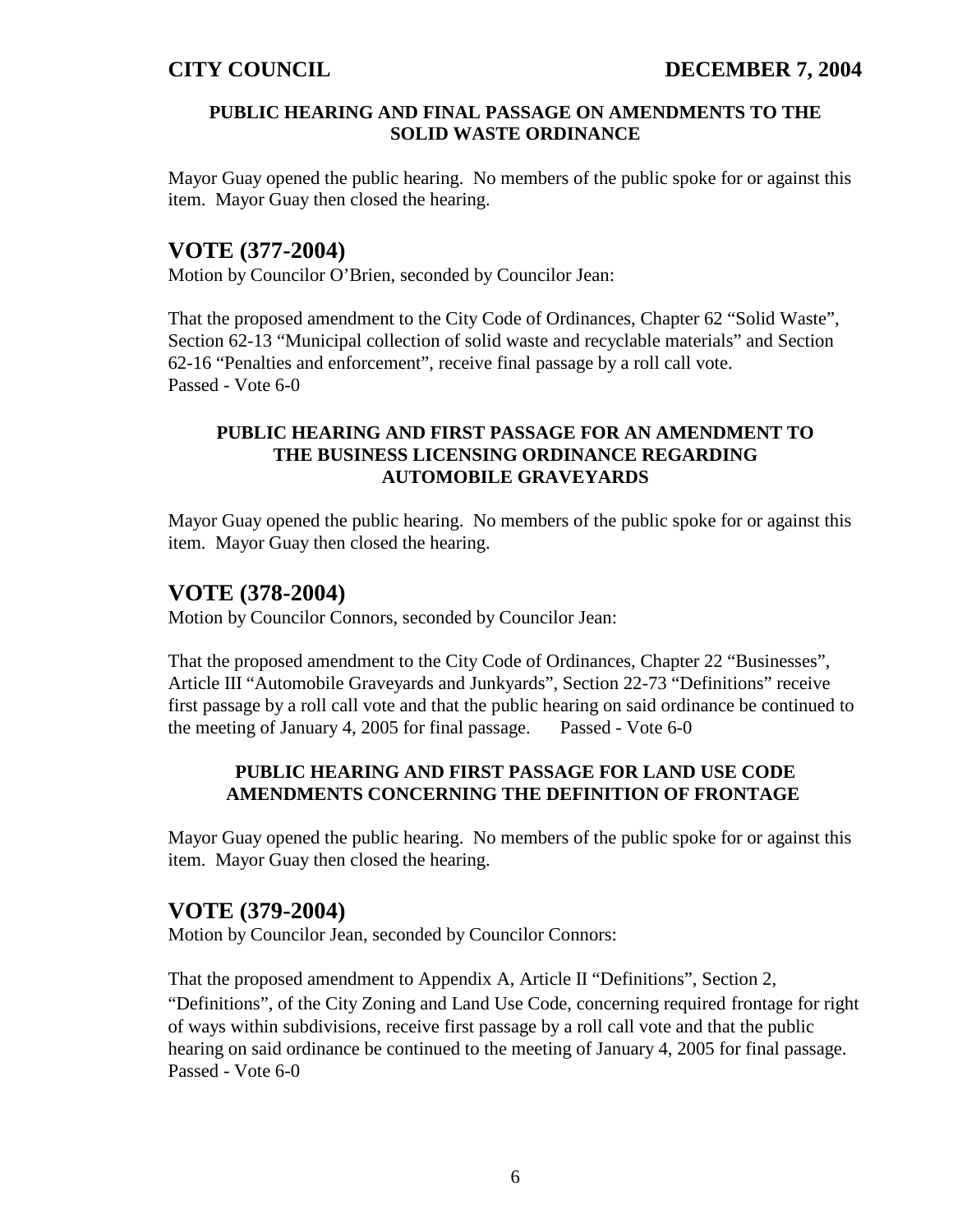## **PUBLIC HEARING AND FIRST PASSAGE FOR LAND USE CODE AMENDMENTS CONCERNING THE DEFINITION OF AUTOMOBILE GRAVEYARDS**

Mayor Guay opened the public hearing. No members of the public spoke for or against this item. Mayor Guay then closed the hearing.

# **VOTE (380-2004)**

Motion by Councilor O'Brien, seconded by Councilor Jean:

That the proposed amendment to Appendix A, Article II "Definitions", Section 2, "Definitions", of the City Zoning and Land Use Code, concerning automobile graveyards, receive first passage by a roll call vote and that the public hearing on said ordinance be continued to the meeting of January 4, 2005 for final passage. Passed - Vote 6-0

## **PUBLIC HEARING AND FIRST PASSAGE FOR LAND USE CODE AMENDMENTS REGARDING THE POWERS AND DUTIES OF THE PLANNING BOARD**

Motion by Councilor Jean, seconded by Councilor Paradis:

That the proposed amendment to Appendix A, Article VII "Planning Board", Section 4, "Powers and Duties", of the City Zoning and Land Use Code, receive first passage by a roll call vote and that the public hearing on said ordinance be continued to the meeting of January 4, 2005 for final passage.

Councilor Paradis said there are questions regarding the role of the Planning Board. The City Administrator stated that land use planning is typically the role of the Planning Board and the policy role of economic development is a Council role, not usually a Planning Board role. It was noted that the Council will be scheduling a workshop with the Planning Board this winter to review and discuss citywide zoning issues, and perhaps this item could be postponed and discussed at the joint workshop.

# **VOTE (381-2004)**

Motion by Councilor O'Brien, seconded by Councilor Jean:

To postpone this item until a joint workshop is held with the Planning Board to review the issue. Passed - Vote 6-0

## **PUBLIC HEARING FOR APPROVAL OF AN OUTDOOR MUSIC CONCERT AT COURTHOUSE PLAZA FOR THE CITY TREE LIGHTING CEREMONY**

Mayor Guay opened the public hearing. No members of the public spoke for or against this item. Mayor Guay then closed the hearing.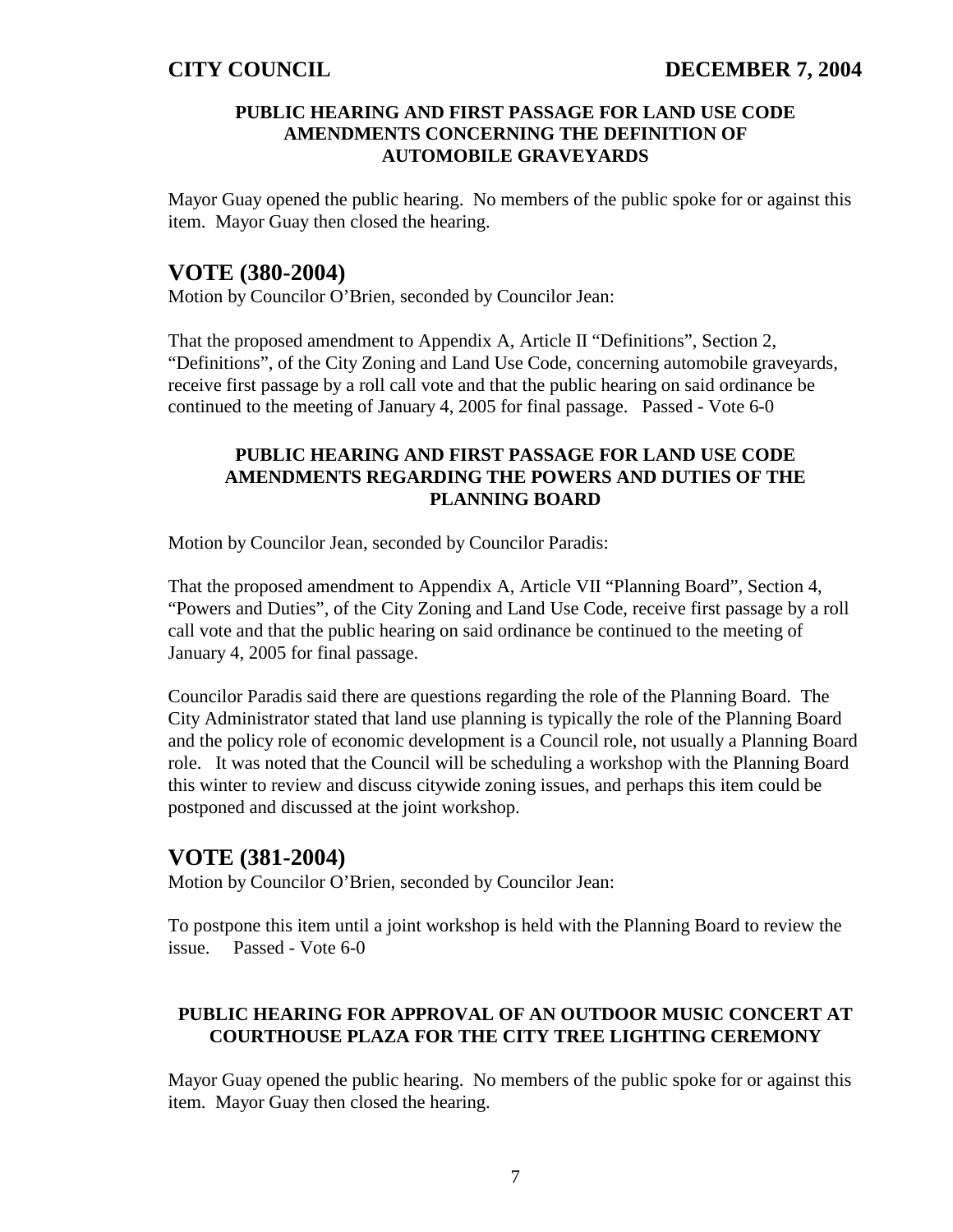# **VOTE (382-2004)**

Motion by Councilor Jean, seconded by Councilor Connors:

To conduct a public hearing on an application for an outdoor music concert to be held at Courthouse Plaza on December 8, 2004 at 6:00pm, and to authorize a permit for an Outdoor Entertainment Event, as required by the City Code of Ordinances, Chapter 10, Article 1, Section 10-3, to the Lewiston Holiday Tree Lighting Committee for an outdoor music concert, contingent upon positive recommendations from the Police Department, Fire Department, Code/Land Use Officer and Code/Health Officer regarding compliance with all regulations, and compliance with all City ordinances. Passed - Vote 6-0

### **PUBLIC HEARING ON A NEW LIQUOR LICENSE APPLICATION AND SPECIAL AMUSEMENT PERMIT FOR OASIS, 347 & 351 LISBON STREET**

Mayor Guay opened the public hearing. Frank Berenyi introduced himself as the business applicant and stated he is looking forward to working with Lewiston officials. The City Administrator asked if Mr. Berenyi is associated with the other bars named Oasis in Old Orchard Beach and Portland. Mr. Berenyi stated that he has managed the Portland bar for four years and wanted to own his own club, and received permission from the owner to use the same name. Mr. Bennett noted that the Old Orchard bar is more of an all day restaurant and has a steady day time business with tourists, and the Old Port bar caters to a younger crowd ages 21 - 28. Mr. Berenyi stated he is hoping to make his location more of a dance club atmosphere, and maybe a sports bar. He said he is planning to keep the martini bar section. Mr. Bennett asked Mr. Berenyi if he intended this new establishment to be a biker bar or one that would promote group colors. Mr. Berenyi stated that gang-related apparel such as bandanas and certain colors will be banned and that this bar will have a dress code requirement. Mr. Bennett informed Mr. Berenyi that the City Council has been aggressive in the past few years with bars that do not take care of themselves and their patrons. Mr. Berenyi stated that he is working with the Police Department to design certain areas such as entrances and exits, and he will have outside cameras as well to monitor patrons activity outside.

Mayor Guay then closed the hearing.

# **VOTE (383-2004)**

Motion by Councilor Jean, seconded by Councilor Rousseau:

To authorize the City Clerk's Office to approve a new liquor license application and special amusement permit for Oasis, 347 & 351 Lisbon Street. Passed - Vote 6-0

## **SPECIAL AMUSEMENT PERMIT FOR 33 SABATTUS STREET, INC., 33 SABATTUS STREET**

Mayor Guay opened the public hearing. No members of the public spoke for or against this item. Mayor Guay then closed the hearing. Councilor O'Brien stated that she has received a few comments from residents at 10 Oak Street about noise and outside smoking, and asked that the Police Department keep an eye on this.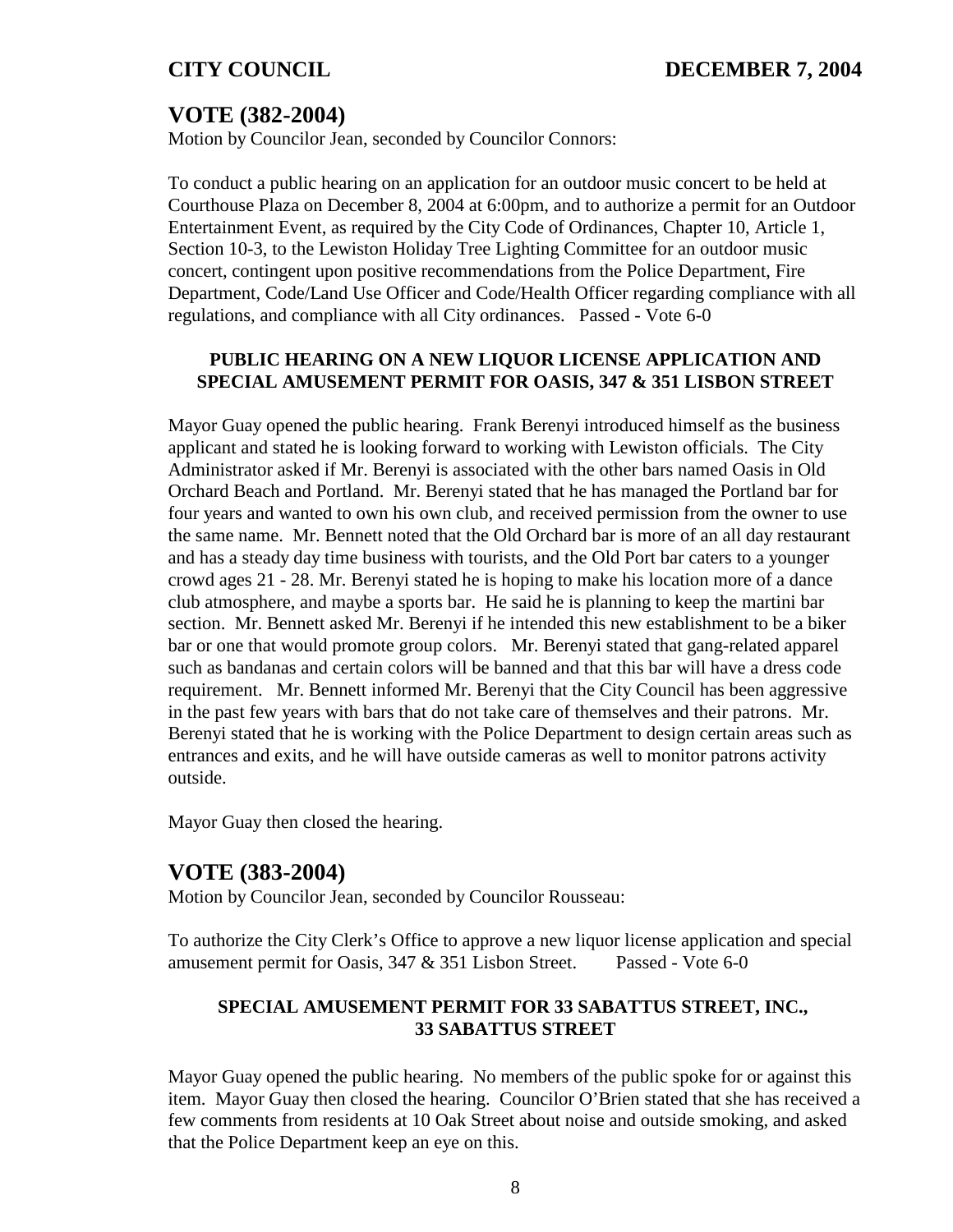# **VOTE (384-2004)**

Motion by Councilor Jean, seconded by Councilor Connors:

To grant a special amusement permit for dancing and entertainment to 33 Sabattus Street, Inc., 33 Sabattus Street. Passed - Vote 6-0

## **SPECIAL AMUSEMENT PERMIT FOR THE RAMADA, 490 PLEASANT STREET**

Mayor Guay opened the public hearing. No members of the public spoke for or against this item. Mayor Guay then closed the hearing.

# **VOTE (385-2004)**

Motion by Councilor Connors, seconded by Councilor O'Brien:

To grant a special amusement permit for dancing and entertainment to The Ramada, 490 Pleasant Street. Passed - Vote 6-0

## **SPECIAL AMUSEMENT PERMIT FOR SOUTH END SOCIAL CLUB, 315 LISBON STREET**

Mayor Guay opened the public hearing. No members of the public spoke for or against this item. Mayor Guay then closed the hearing.

# **VOTE (386-2004)**

Motion by Councilor Connors, seconded by Councilor O'Brien:

To grant a special amusement permit for dancing and entertainment to the South End Social Club, 315 Lisbon Street. Passed - Vote 6-0

## **SPECIAL AMUSEMENT PERMIT FOR SPORTSMAN'S ATHLETIC CLUB, INC., 2 BATES STREET**

Mayor Guay opened the public hearing. No members of the public spoke for or against this item. Mayor Guay then closed the hearing.

# **VOTE (387-2004)**

Motion by Councilor O'Brien, seconded by Councilor Jean:

To grant a special amusement permit for dancing and entertainment to the Sportsman's Athletic Club, Inc., 2 Bates Street. Passed - Vote 6-0

## **AMENDMENTS TO THE PERSONNEL POLICY REGARDING THE DEATH OF AN EMPLOYEE**

# **VOTE (388-2004)**

Motion by Councilor O'Brien, seconded by Councilor Bernier: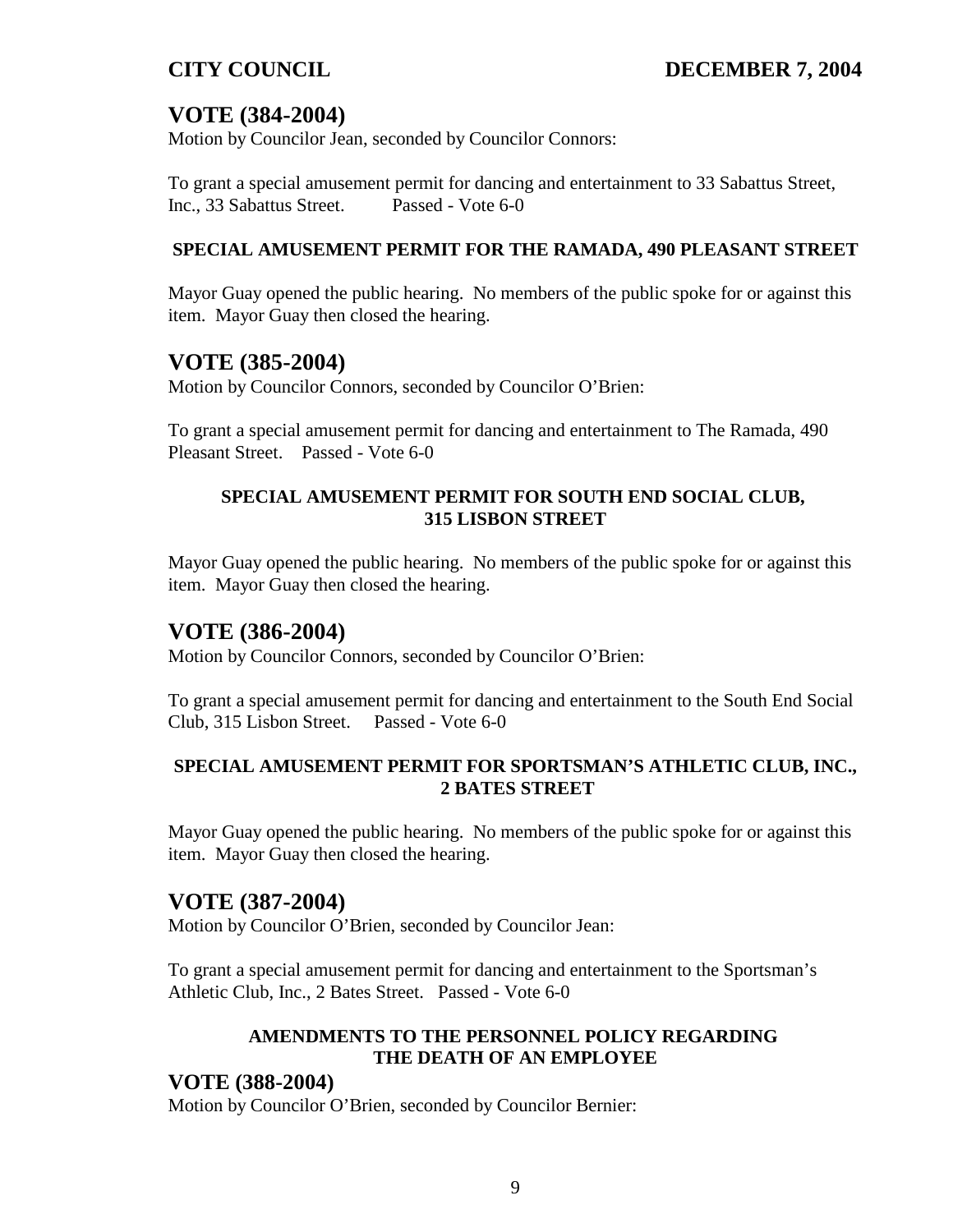To approve the amendment to the Personnel Policies regarding the addition of a new section for death of an employee, to be effective July 1, 2004, as recommended by the City Administrator and the Human Resources Director. Passed - Vote 6-0

## **AMENDMENTS TO THE PERSONNEL POLICY REGARDING HOLIDAYS**

## **VOTE (389-2004)**

Motion by Councilor Connors, seconded by Councilor O'Brien:

To approve the amendment to the Personnel Policies concerning the Christmas Eve holiday, as recommended by the City Administrator. Passed - Vote 6-0

## **RESOLUTION REGARDING SUPPORT FOR THE DOWNTOWN CONNECTOR/MAINE TURNPIKE INTERCHANGE FEASIBILITY STUDY**

Assistant City Administrator Greg Mitchell and Don Craig, transportation planner for Androscoggin Valley Council of Governments (AVCOG) made a presentation to Council regarding the feasibility study. They noted the study was part of a two year public planning process which involved the Cities of Lewiston and Auburn, AVCOG, Maine Department of Transportation, Maine Turnpike Authority and the Androscoggin Resource Transportation Committee. Councilor Bernier questioned whether this study was part of, or separate from, the East Side Corridor/Route 126 Study. Phil Nadeau, Assistant City Administrator, stated they were separate and this effort is for a new interchange and is coordinated by the Turnpike Authority.

# **VOTE (390-2004)**

Motion by Councilor O'Brien, seconded by Councilor Paradis:

To adopt the Resolution supporting the Downtown Connector/Maine Turnpike Interchange Feasibility Study:

Resolution Supporting the Downtown Connector/Maine Turnpike Interchange Feasibility Study

- WHEREAS, the downtowns of Lewiston and Auburn have demonstrated that they are the fastest growing economic centers in the State; and
- WHEREAS, the Maine Turnpike is the major lifeline in the area; and
- WHEREAS, the continued economic growth of both of the downtowns is dependent on the highway network and good connections to that network; and
- WHEREAS, in order to work with future developers, an expectation of better connections to the Turnpike is essential; and
- WHEREAS, the Cities need to plan road network improvements and connections based on the outcome of the feasibility study and Environmental Assessment; and